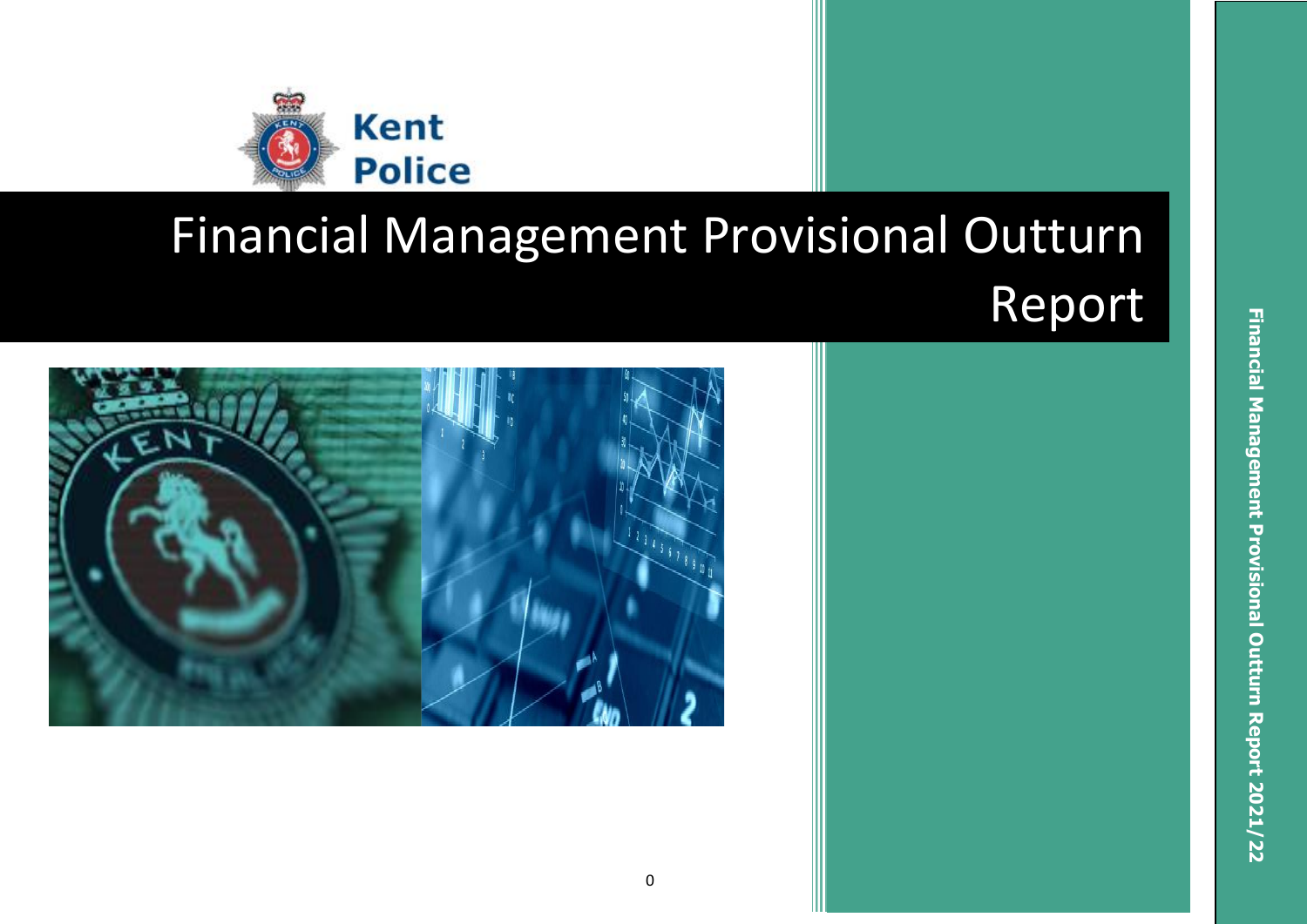# **Executive Summary**

#### **Context**

Please note that this report is written at a time when draft numbers are available. At year end, there are many adjustments and finalisation of numbers that occur, once that has been done, a finalised report will be made available. At this stage, the biggest area for uncertainty is around immediate detriment whereby we are awaiting on KCC to provide us with the data required to adjust the accounts. As this is an area where there has been a recent guidance change, the value is unknown but could be material.

### **2021/22 Investment Plan**

The capital expenditure budget is £21.8m. As at outturn, capital expenditure is £11.6m, resulting in a £10.2m underspend. The main reasons behind this underspend can be seen below:

- Underspends of £6.0m are primarily attributable to Estates and IT (£5.1m and £0.9m respectively) due to a delay in obtaining approval of the Zenith sites in respect of estates and slower than planned progress on other schemes such as roof replacements. Regarding IT, the main underspend was due to ESMCP project as a capital budget had been included for handset replacements of which a majority will not happen until 23/24 now at the earliest
- Transport shows an underspend of £1.0m due to a national delay in delivery of vehicles
- Ashford re-modelling underspend of £2.8m due to a delay with the contractor in respect of design refinement and package pricing unspent budget will be required in addition to the approved Investment budget for 22/23

Capital Income was budgeted at £6.3m with £3.3m received for 2021/22 largely because some properties sales have fallen into 22/23.

Of this underspend, a large majority will be required in addition to the approved 22/23 Investment budget signed off by Chief Officers on 25.10.21 In particular this will include Zenith Estates, Ashford Re-modelling, and the Data centre. As agreed at COMB, a reworking of this investment budget will be undertaken and presented for approval to Chief Officers and the PCC upon completion.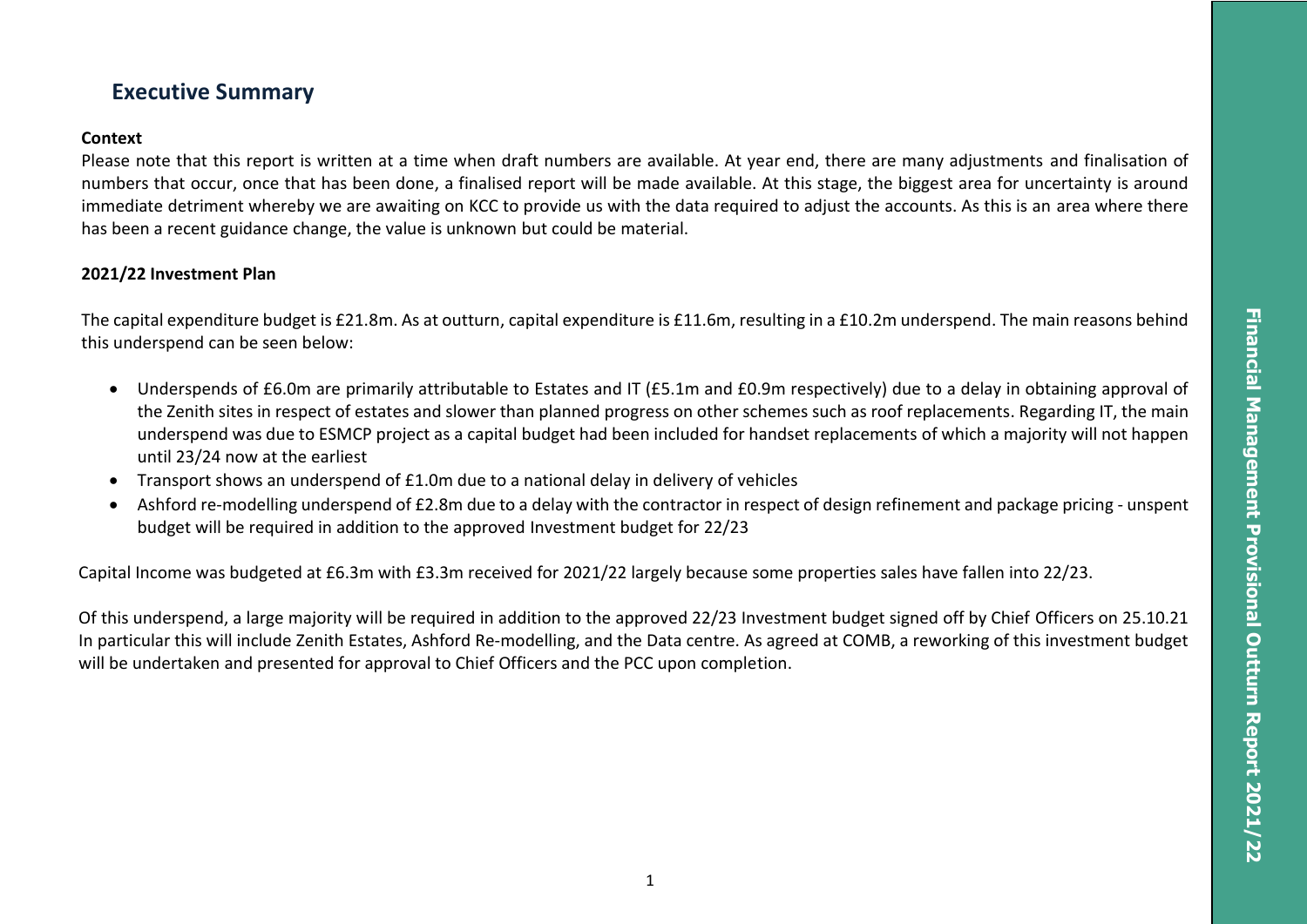#### **2021/22 Revenue Plan**

The budget was £350.3m, and the provisional revenue outturn to Mar 22 is £351.6m, which results in an overspend of £1.3m.

The movement between Feb 22 and March 22 is a £0.8m reduction in the overall forecasted overspend of which the main reasons can be seen below:

#### Pay- There were no material changes to the forecasts for Police and PSE pay, other pay or overtime

#### Income- Additional £1m income received

- £0.3m VRH income. This was listed as an opportunity and due to some good work between DCS Ball and Finance, income was secured for the 21/22 financial year.
- £0.2m additional mutual aid income was received in respect of COP26- this was previously listed as an opportunity but that has now been confirmed by the Home Office
- £0.2m received from a Home Office grant for 2 x additional CT posts
- £0.3m other additional income including £0.1m Stalking protection order contribution which in prior years had been minimal but was a final contribution from National funds and is unavailable going forward

#### Expenditure- Additional £0.2m spend

- As outlined at P10 and P11, there was potential for £0.8m further downwards movement across Estates and IT. This has now materialised and been factored into the final outturn
- On top of this, there has been £0.5m less spend in Estates due to delays to planned maintenance, engineering works and building improvements as well as some small reduction in cost on professional services. These delays have the ability to cause a cost pressure in 22/23 so will have to be managed carefully and within the agreed budget provision
- IT has had a further £0.2m reduction in spend, of which the majority is related to SICCS remediation
- There has been £0.3m less spend across all other areas including Taser usage and vests, facilities and forensics
- Insurance has had an increase in cost based on the mid-case scenario provided by the latest actuarial report that makes up the difference and nets off the above. This is largely driven by large claims including a large motor loss from 20/21.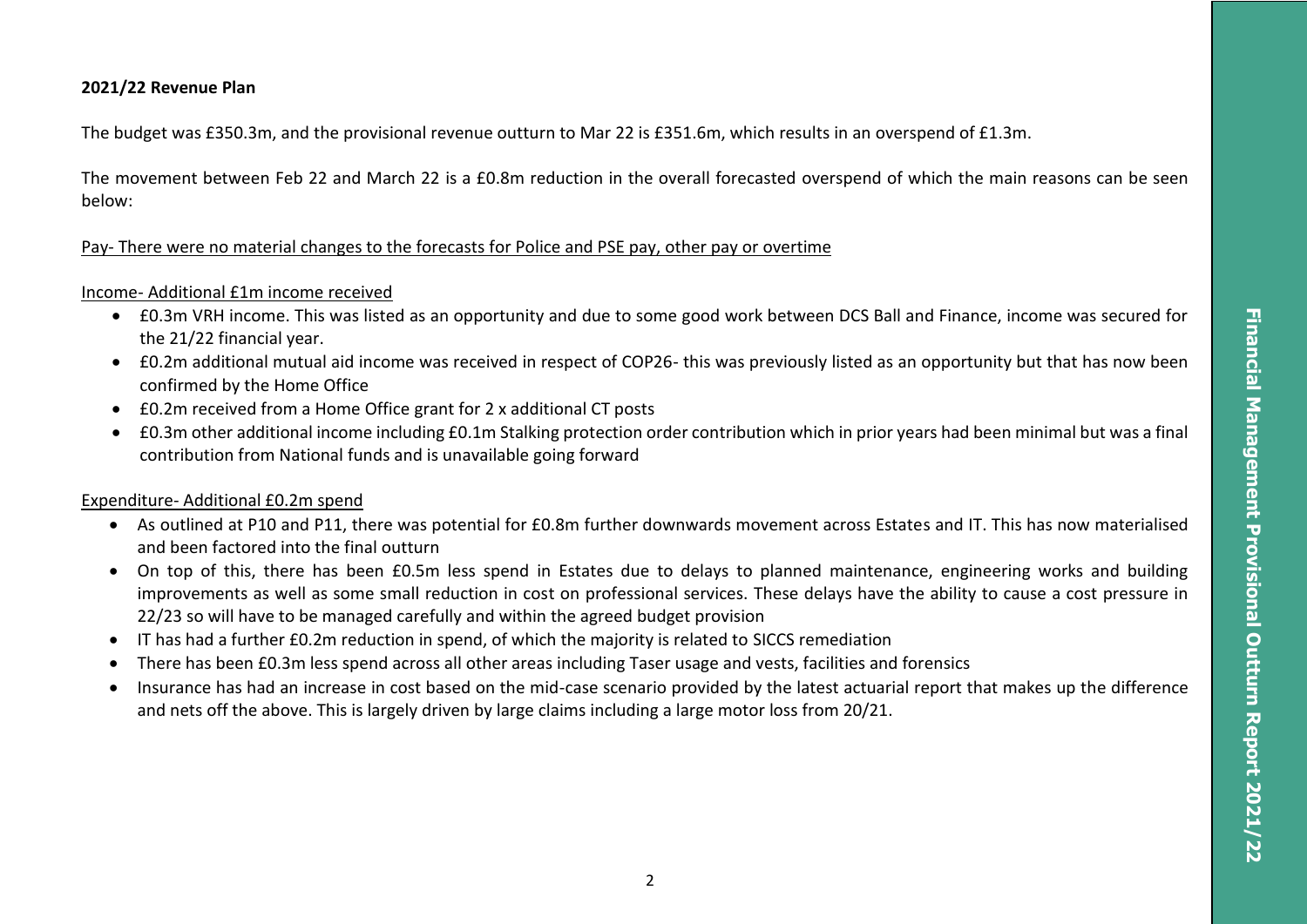#### **Revenue full year actual summary**

As at March 22, the total overspend is £1.3m. The main reasons behind this are:

- Lower than budgeted police officer attrition in the earlier months plus officers leaving at a cheaper cost than budgeted had an adverse effect of £0.6m.
- Police officers being recruited faster than the budgeted profile but partially offset by savings in re phased PUP intakes leading to an additional net cost of £1.4m.
- Other Police pay pressures such as pay growth, allowance increases, and back dated pensions were offset partially by Op Sandpiper budgeted cost transfers resulting in a net cost pressure of £1.1m.
- PSE vacancy factor was set at 9% for Apr-December and 11% for Jan-Mar. However, the average between Apr-Dec was sub 9% although we ended the year at 11.2%. This has an adverse effect of £3.2m. For information, the average vacancy factor in the first 6 months of 21/22 was 5.8%.
- PSE non-established and unfunded posts have been offset by Op Sandpiper budgeted cost transfers being a net saving of (£0.3m).
- Other pay cost pressures from appendix E and working from home allowances, temporary use of contractors to cover essential roles were offset by Zenith capitalisation and deferred activity savings resulting in a net (£0.6m) saving.
- Police overtime was over budget by £0.1m and PSE overtime was over budget by £0.5m due to overspends in Victim Justice, Witness Care, Custody, Traffic Summons, SCD. The main driver behind this increase in spend on overtime is due to areas holding vacancies.
- Non pay pressures including legal costs, insurances actuals and provisions, application licences, transport pressures and Forensic investigation have been offset by underspends on IT Project revenues, desktop support, O365, Networks, Zenith and Estates slippage and ESN resulting in a net saving of (£0.9m).
- Additional Force income of (£2.3m) including Integrated Offender Management Services, VRH, Witness care, Court Services, Fire Arms training, and Highway's income has been received to offset some of the above pressures.
- Reserves of £0.5m have been used to fund specific Investment set up cost pressures and facilitated a transfer to insurance provision.
- It is also important to note that external funding has led us to additional income above cost of £2.0m from carried forward operations and mutual aid. Therefore, if we did not continue to receive this funding, the overspend would've been larger and this is a risk going forward.

## **Cashflow**

Due to the volatility of the monthly spends and income cycles, the assumption is that we should maintain £10m as a minimum cash balance. No borrowing was required in 21/22 for this but it is likely that there will be a requirement in Q1 22/23.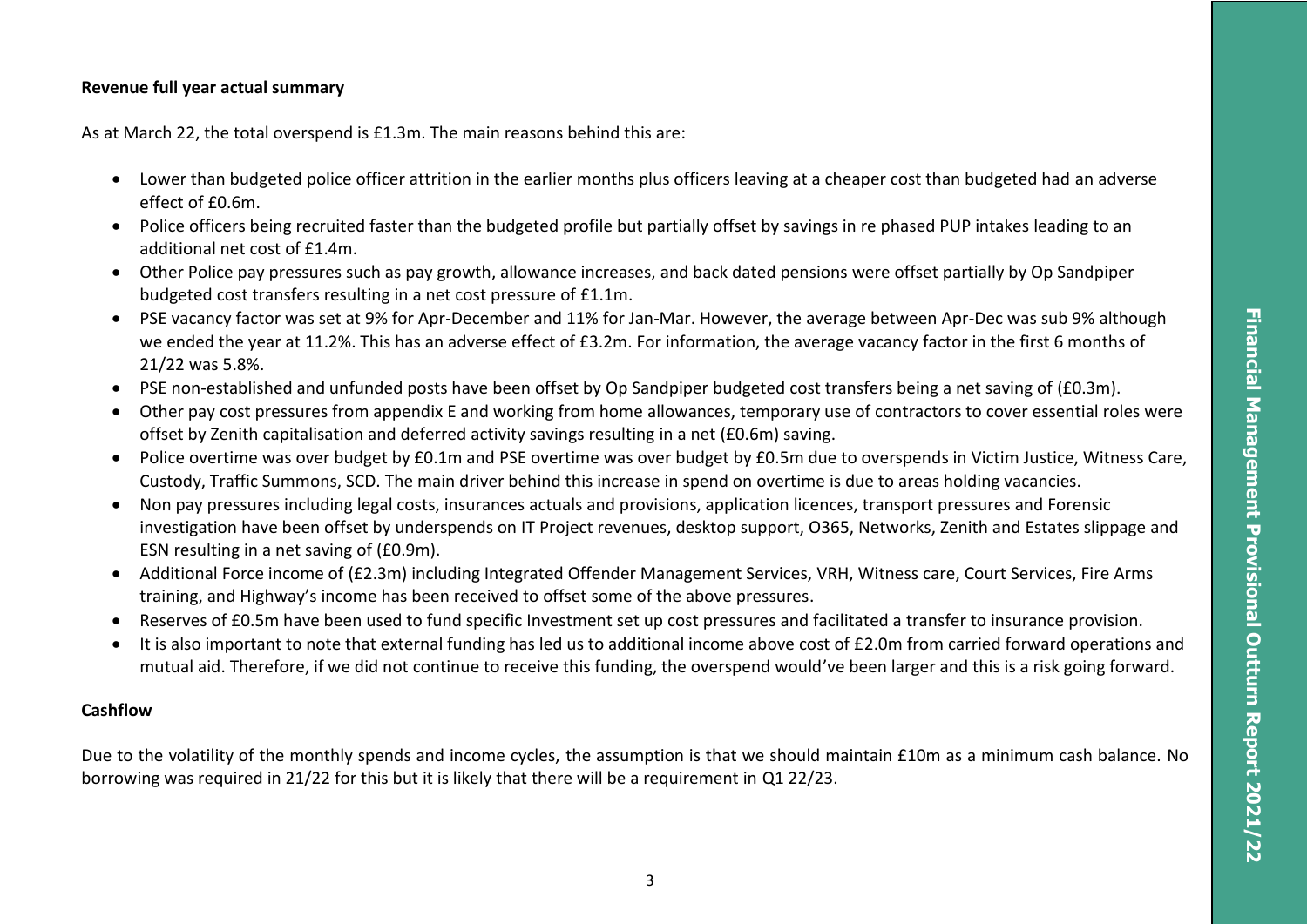#### **Savings**

There were various savings initiatives being pursued in order to drive costs down and improve the overall financial position. As at year end, there were £12.9m of savings agreed (this includes both savings agreed and removed from base budget as well as in-year additional saving). Of the total savings £10.5m (82%) were achieved.

#### **MTFP**

The budget for 22/23 requires savings of £6.8m. These have been identified and are being monitored and managed through regular finance meetings, reports and oversight boards. Currently, whilst further pressures have been identified, corresponding savings have been identified too thus keeping the target at £6.8m.

Looking forward to future years, it is clear that savings have to be considered as a 2-year plan currently. For example, whilst 2022/23 requires £6.8m net savings, 2023/24 requires that to be made again plus an additional £11.8m at current estimates.

The size of this challenge means that structural changes are required and would need to be made in 2022/23 in order to deliver a full year of savings for 2023/24.

| The MTFP savings estimates as of the latest iteration can be seen below: |  |  |  |  |
|--------------------------------------------------------------------------|--|--|--|--|
|                                                                          |  |  |  |  |

| <b>Savings</b>                            | 2022/23 | 2023/24 | 2024/25 | 2025/26 | 2026/27 |
|-------------------------------------------|---------|---------|---------|---------|---------|
| Delivered<br>(cumulative)<br>£m           | n/a     | 6.8     | 18.6    | 23.0    | 29.8    |
| New savings<br>required (each<br>year) £m | 6.8     | 11.8    | 4.4     | 6.8     | 7.2     |
| <b>Total</b><br>(cumulative)<br>£m        | 6.8     | 18.6    | 23.0    | 29.8    | 37.0    |

It is also important to note that there are some major assumptions within this current MTFP. The key assumptions are:

- The £3.3m conditional PUP grant would stop but be given back to us as part of our standard grant so no net impact. I have spoken to 3 CFO counterparts (Essex, Cambridge and Norfolk) and all three are doing it differently so shows the lack of clarity out there on this one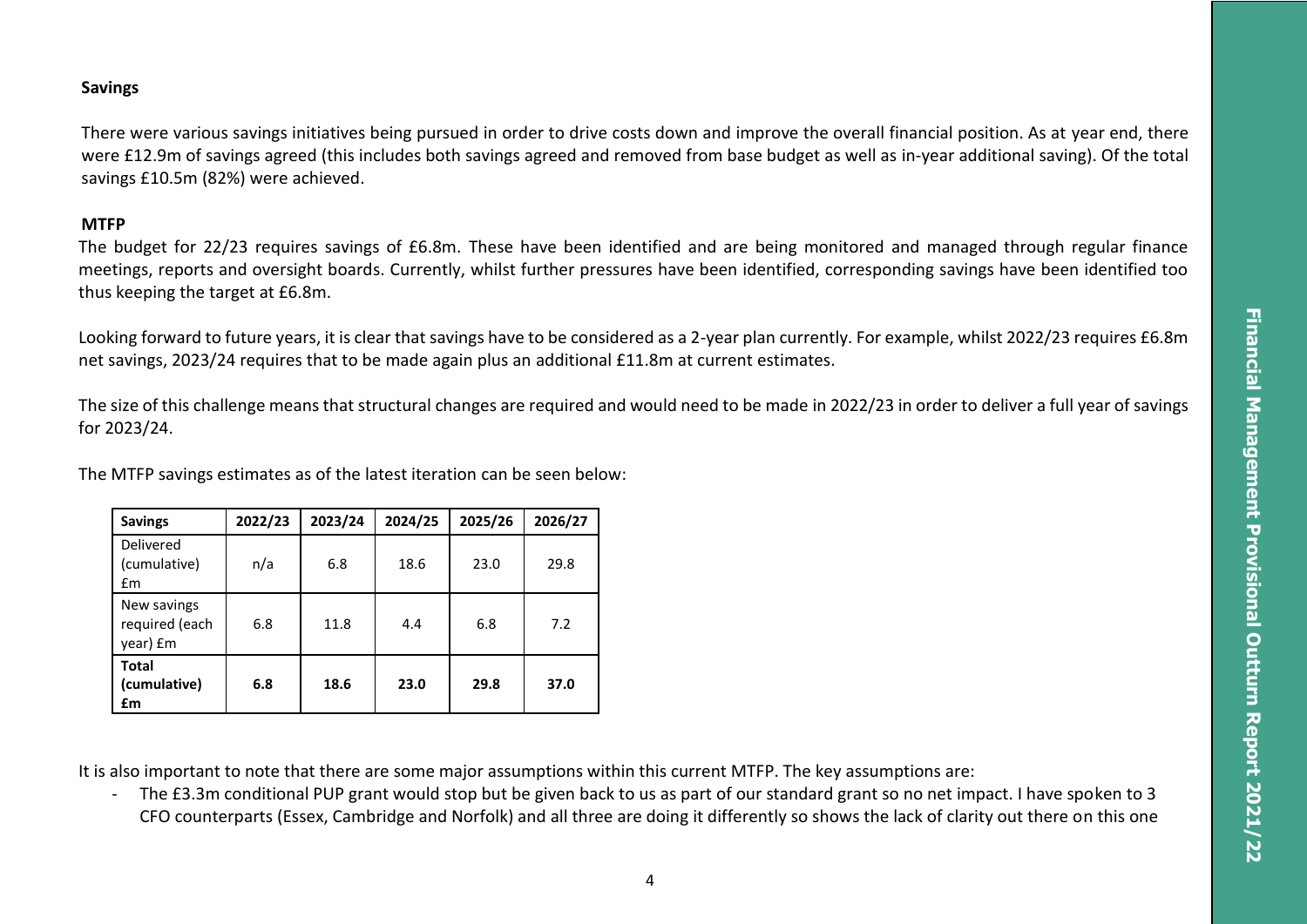- Pay inflation has been assumed at 3.5% for 22/23 and 2% thereafter. The NPCC have now recommended 3.5% for 22/23, 2.5% for 23/24 and 2% thereafter. This would increase the savings required if agreed.
- The commissioner would increase precept by 2% and not the max £10 for 23/24 and 24/25 as per the powers granted to them. If he did £10 for all three years then this would reduce the pressure and challenge. Eg for 23/24 the savings target would decrease from £11.8m additional savings to £8.2m. Equally 24/25 would reduce to a largely balanced position.
- Tax base would grow by 1%- this could be more but equally could be less
- Grant will be as per settlement then static thereafter- this could be a bit pessimistic, but we have been optimistic on the first few assumptions
- Capital to revenue contribution increases by £1m per year from £1.5m now to £5.5m by end of plan- potential saving area in short term but we cannot continue in the long term to fund capital purchases from borrowing
- PUP cost for full year in 23/24 will be £8m

#### **Jonathan Castle CFO**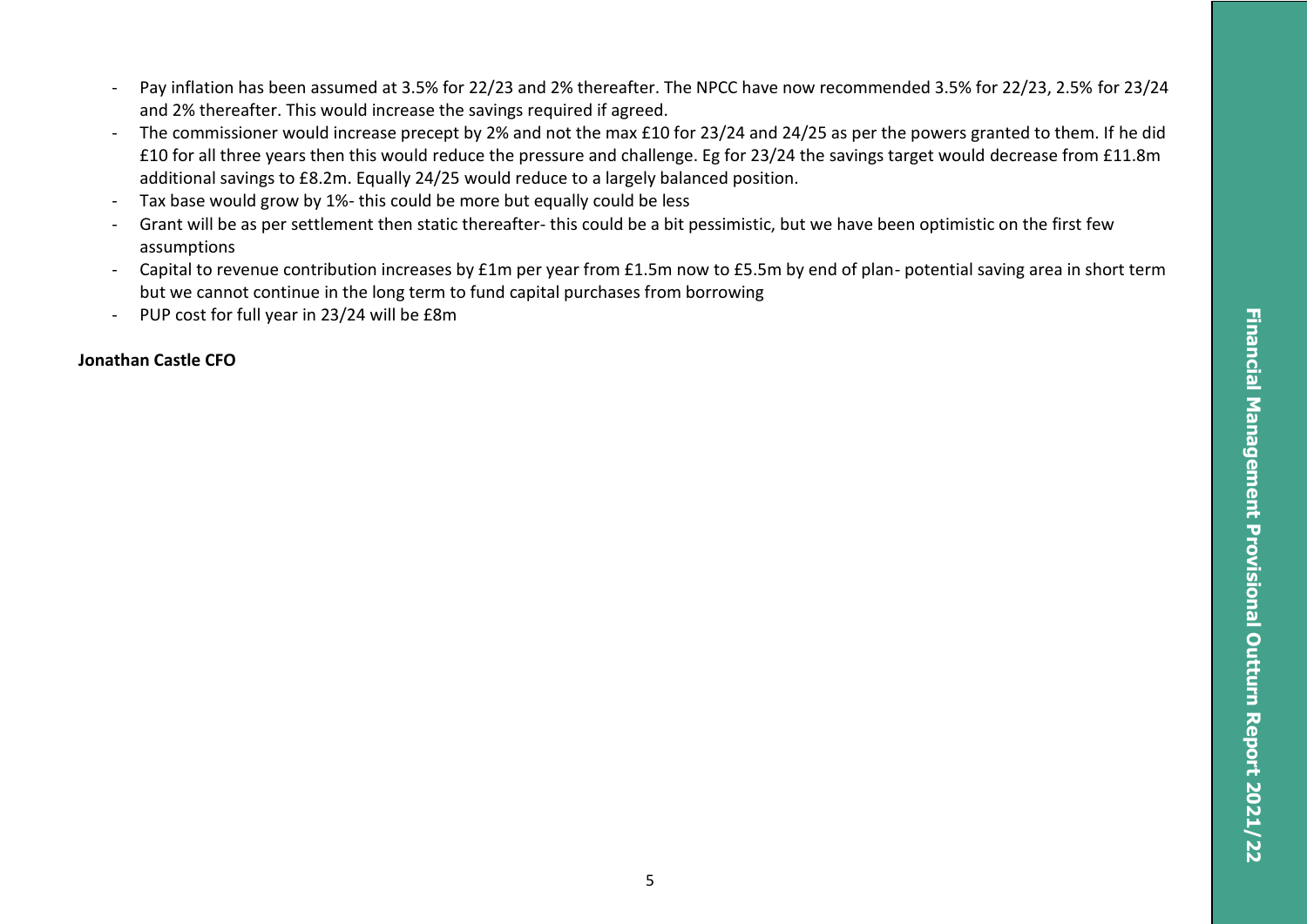# **Investment Budget**

**Investment Plan:** The OPCC's CFO approved an investment budget of £21.5m in 2021/22. This has increased to £21.8m during the financial year with external grants and contributions received, as well as revenue transfers to the reserve to cover items such as Mobile devices regarding the uplift in Officers, computer replacement etc.

Please refer to the table below for detail.

#### Table 1: Capital Expenditure Table 2: Capital Income

| <b>Provisioning Department</b> | <b>Capital budget</b><br>(per COMB paper) | <b>Forecast</b><br>expenditure | Variance     | Percentage<br>of budget<br>spent |
|--------------------------------|-------------------------------------------|--------------------------------|--------------|----------------------------------|
|                                | £'000's                                   | f'000's                        | £'000's      |                                  |
| IT                             | 5,091                                     | 4,188                          | (903)        | 82%                              |
| <b>Estates</b>                 | 6,845                                     | 1,785                          | (5,060)      | 26%                              |
| Transport                      | 2,830                                     | 1,798                          | (1,032)      | 64%                              |
| <b>ANPR Department</b>         | 265                                       | 266                            | $\mathbf{1}$ | 100%                             |
| Other                          | 516                                       | 395                            | (120)        | 77%                              |
| Ashford Re-Modelling           | 5,551                                     | 2,691                          | (2,860)      | 48%                              |
| Project Zenith                 | 683                                       | 502                            | (181)        | 73%                              |
| <b>Totals</b>                  | 21,780                                    | 11,625                         | (10, 155)    | 53%                              |

| Capital income 2021/22       | <b>Budget for</b><br>2021/22 | <b>Forecast</b> |         | Percentage<br>of budget |
|------------------------------|------------------------------|-----------------|---------|-------------------------|
|                              | £'000's                      | £'000's         | £'000's |                         |
| Capital Income               | 5,984                        | 2.667           | 3,317   | 45%                     |
| <b>Capital Grant</b>         | 286                          | 286             | (0)     | 100%                    |
| <b>Capital Contributions</b> | $\Omega$                     | 146             | (146)   | 0%                      |
| <b>Revenue Contributions</b> | $\Omega$                     | 177             | (177)   | 0%                      |
| Totals                       | 6,270                        | 3,277           | 2,994   | 52%                     |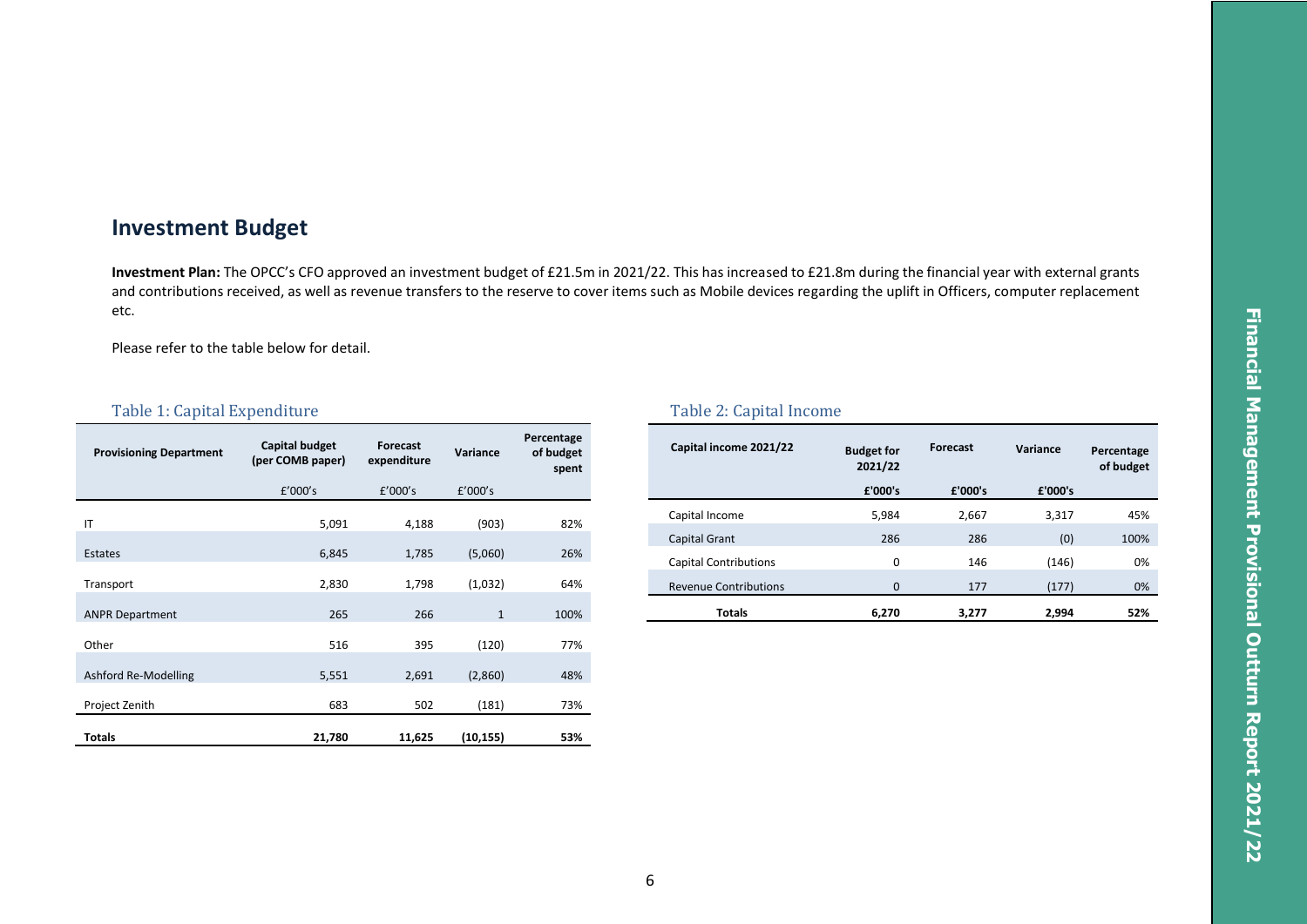# **Reserves Position**

Usable reserves remain limited, of the funds with a high degree of freedom regarding use, we currently have

- General Fund balance of £10.5m

Other reserves remain in line with the expected specific financial requirements, hence, will offset to known events over time.

#### Table 7: Reserves YTD

Regarding the General Fund, the expectation from the CFO to the OPCC is that the force should continue to maintain a balance of 3% Net Revenue Expenditure (NRE) each year. This is circa £10.5m in 2021/22.

| <b>Usable Reserves</b>                   | Reserves as at 1st<br><b>April 2021</b><br>£'000's | <b>Budget 2021/22</b><br>£'000's | Approved<br><b>Movement in Year</b><br>£'000's | <b>Additional Approvals</b><br>£'000's | Under / Over<br>f'000's | Reserves as at 31st March<br>2022<br>f'000's |
|------------------------------------------|----------------------------------------------------|----------------------------------|------------------------------------------------|----------------------------------------|-------------------------|----------------------------------------------|
| Non-Earmarked:                           |                                                    |                                  |                                                |                                        |                         |                                              |
| General Fund                             | 6,985                                              | 3,780                            | (257)                                          | 0                                      | 0                       | 10,508                                       |
| <b>Total Non-Earmarked</b>               | 6,985                                              | 3,780                            | (257)                                          | $\mathbf 0$                            | 0                       | 10,508                                       |
| <b>Earmarked Risk:</b>                   |                                                    |                                  |                                                |                                        |                         |                                              |
| Insurance                                | 2,748                                              | 0                                | 779                                            | 0                                      | 0                       | 3,528                                        |
| <b>Investment Reserve:</b>               |                                                    |                                  |                                                |                                        |                         |                                              |
| Capital Income                           | 0                                                  | 6,270                            | 177.47                                         |                                        | (3, 171)                | 3,277                                        |
| Capital Expenditure                      | 0                                                  | (6, 270)                         | 0                                              | 0                                      | 2,994                   | (3, 277)                                     |
| Capital Contributions Unapplied Reserves | 385                                                | 0                                | 0                                              | 0                                      | (12)                    | 373                                          |
| Other:                                   |                                                    |                                  |                                                |                                        |                         |                                              |
| <b>Budget Support</b>                    | 9,894                                              | 0                                | (3, 212)                                       | 0                                      | (1, 322)                | 5,361                                        |
| Op Brock/Stack Contingency Reserve       | 0                                                  | 0                                | 1,500                                          | 0                                      | 0                       | 1,500                                        |
| <b>OPCC Budget Support</b>               | 88                                                 | 0                                | 507                                            | 0                                      | 0                       | 595                                          |
| LGIS Reserve                             | 785                                                | (785)                            | 0                                              | 0                                      | 0                       | 0                                            |
| <b>ERSOU Property Maintenance Fund</b>   | 101                                                | 0                                | 0                                              | 0                                      | (16)                    | 85                                           |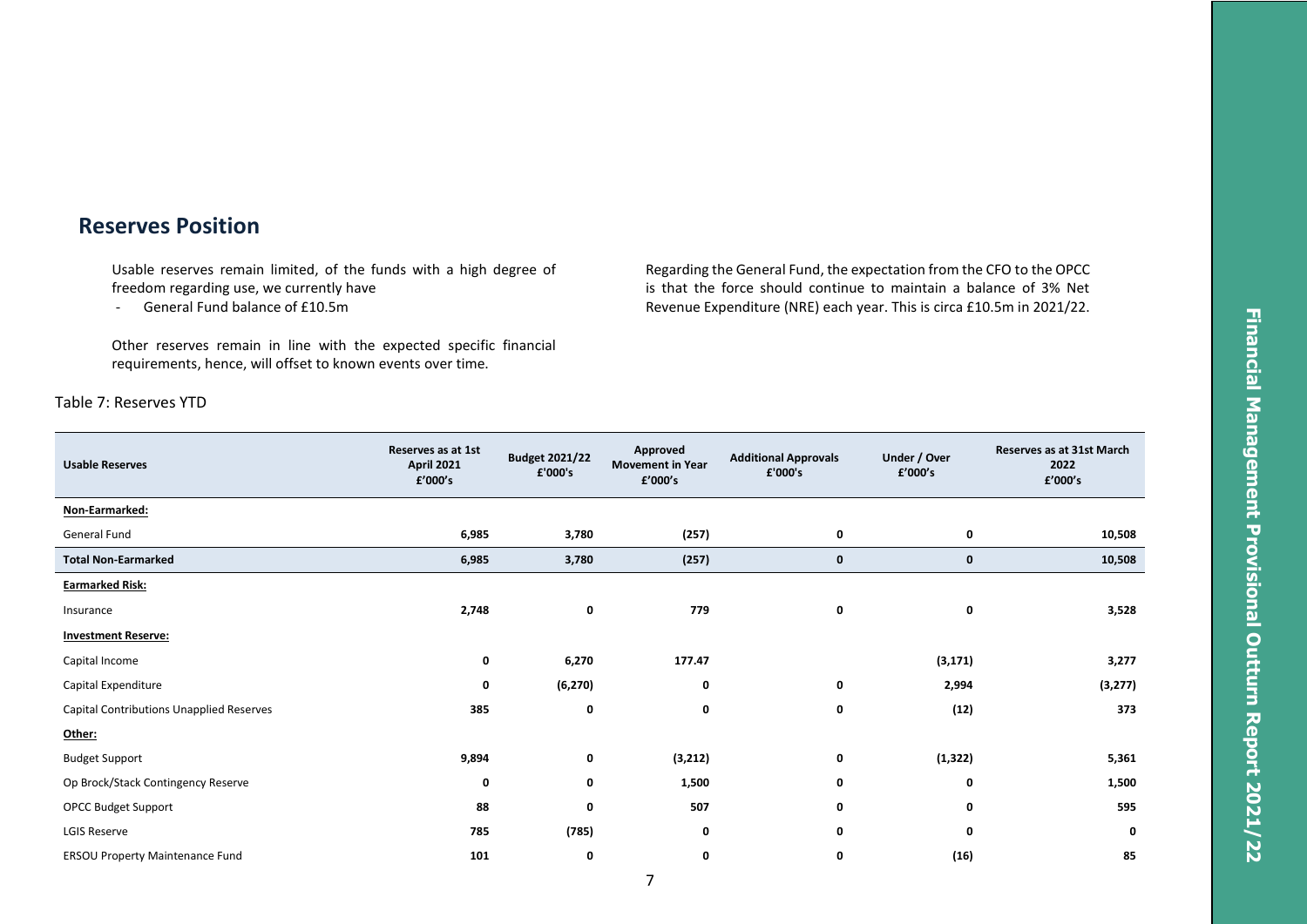| <b>Total Earmarked</b> | 14,002 | (785) | (248) | (1,527) | 11,441 |
|------------------------|--------|-------|-------|---------|--------|
| <b>Grand Total</b>     | 20,987 | 2,995 | (505) | (1,527) | 21,950 |

**Forecast Cashflow Position**



#### Table 12: Forecast Cashflow

- Available cash at the start of the year totalled £34m.
- The Home Office police pension top-up grant is received each July, at £32.8m in 21/22. This takes available cash to around £65m at the start of July.
- The top-up grant is likely to decrease in future years as pension income from officer and employer contributions is increasing.
- Cashflow follows a regular monthly pattern; cash expenditure exceeds cash income each month.
	- o Core grant and precept are received each month (Approx. £28m) increasing the balance,
- o Main and pension payrolls, accounts payable debits and other outgoing payments decrease the balance by around £35m a month, subject to significant variances throughout the year.
- o As monthly cash expenditure exceeds cash income, the balance decreases over time, reaching a minimum in early July, before the pension top-up grant is received.
- A minimum cash balance is assumed at £10m. This aligns to professional advice from Arlingclose, our Treasury Management independent experts.